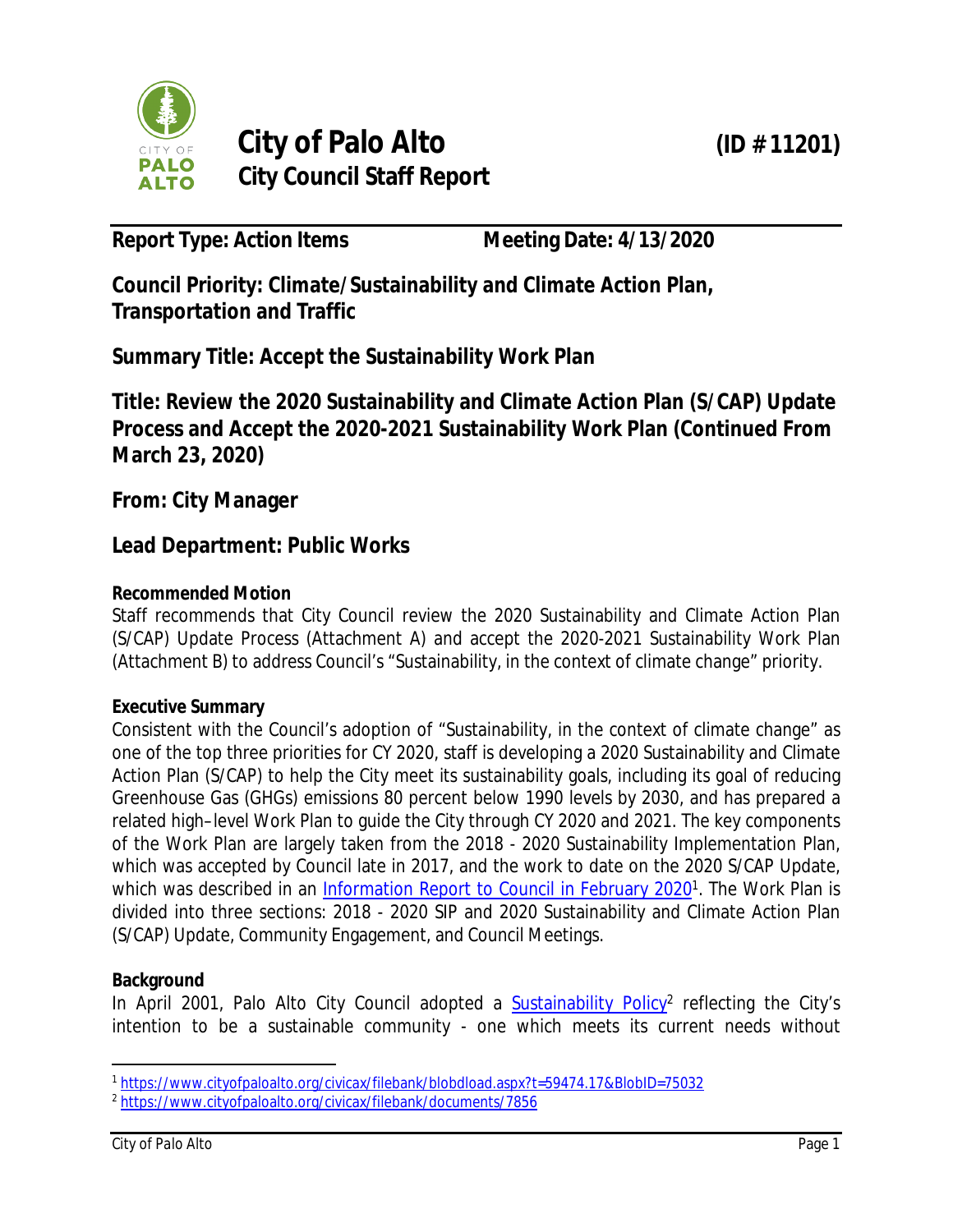compromising the ability of future generations to meet their own needs. Since then, the City has undertaken a wide range of initiatives to improve the sustainability of both government operations and the community at large, adopting one of the first municipal Climate Action Plans<sup>3</sup> in the US in 2007. In April 2016, City Council adopted the ambitious goal of reducing Greenhouse Gas (GHGs) emissions to 80 percent below 1990 levels by 2030<sup>4</sup> - 20 years ahead of the State of California 80 x 50 target. Next, in November 2016 Council adopted the Sustainability/ Climate Action Plan (S/CAP) Framework<sup>5</sup>, which has served as the road map for achieving Palo Alto's sustainability goals. As of July 1, 2017, the City was providing 100 percent carbon neutral natural gas, in part through the purchase of "offsets," making the City of Palo Alto Utilities the first utility in the world to provide carbon neutral electricity and natural gas as a standard to all customers, having provided 100 percent carbon neutral electricity since 2013. Then in November 2017, Council adopted the 2030 Comprehensive Plan, which includes 10 sustainability goals and over 50 sustainability-related actions outlined in the 2030 Comprehensive Plan Implementation Plan. In December 2017, Council accepted the 2018-2020 Sustainability Implementation Plan (SIP) "Key Actions" as a summary of the City's work program<sup>6</sup>. Finally, in June 2019, Council accepted the 2019 - 2020 Sustainability Work Plan. Now staff is proposing that Council review the 2020 Sustainability and Climate Action Plan (S/CAP) Update Process (Attachment A) and accept an updated Work Plan (Attachment B) covering CY 2020 and 2021.

#### **Discussion**

For the City to continue progress towards its climate and sustainability goals and targets, a 2020 S/CAP Update is necessary to further study the highest impact actions to take. The 2016 S/CAP Framework provided direction and overall goals through 2020. The intent was for staff to update the S/CAP every five years and develop more granular five-year work plans and shortterm programs, rather than attempt to build a detailed 14-year work plan. Staff recommends that Council review the 2020 S/CAP Update Process (Attachment A) to provide context for the 2020 – 2021 Sustainability Work Plan.

Although the 2018-2020 Sustainability Implementation Plan (SIP) provides key actions through the end of 2020, staff believes Council will be well served by a summary of the specific projects related to those actions – highlighting the most important ones – and including other key sustainability items, such as the 2020 S/CAP Update workplan, community engagement opportunities, and sustainability items that will be coming to Council. Therefore, staff has prepared the attached Sustainability Work Plan (Attachment B) and recommends that it be accepted by Council.

The first section of the Work Plan is divided into eight areas: staff and consultant work, plus seven potential 2020 S/CAP Program areas. The seven 2020 S/CAP Program Areas - Energy,

<sup>3</sup> https://www.cityofpaloalto.org/civicax/filebank/documents/9946

<sup>4</sup> https://www.cityofpaloalto.org/news/displaynews.asp?NewsID=3534&TargetID=268

<sup>5</sup> https://www.cityofpaloalto.org/civicax/filebank/documents/60858

<sup>6</sup> https://www.cityofpaloalto.org/civicax/filebank/documents/63141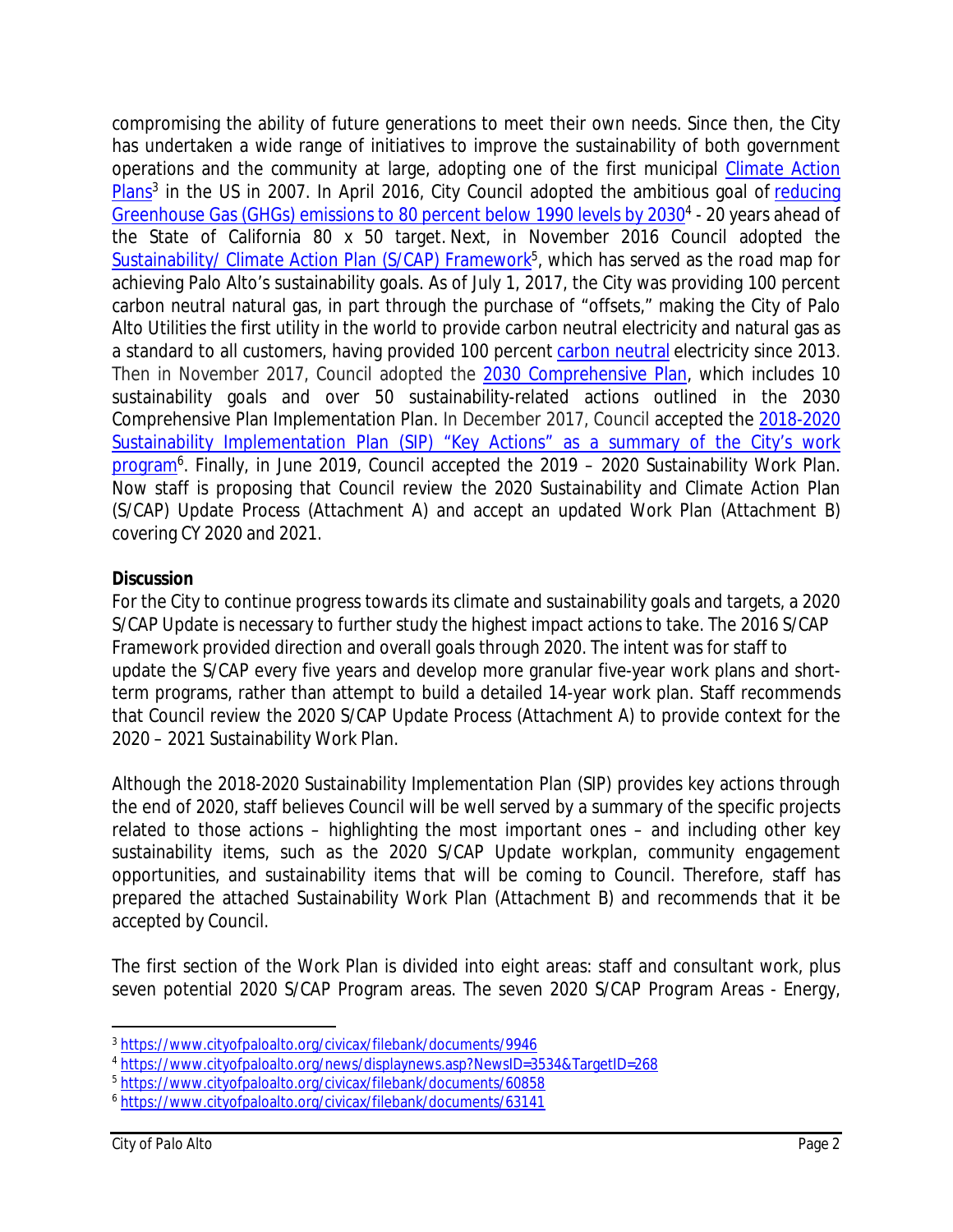Mobility, Electric Vehicles, Water, Sea Level Rise & Climate Adaptation, Natural Environment, and Zero Waste - all support the City's sustainability goals, including the over-arching goal of an 80% reduction in greenhouse gas emissions by 2030. In addition to this goal, traffic reduction; economic vitality; equity; water conservation and reuse; sea level rise adaption; ecosystem protection; enhancing the urban forest and canopy cover; and waste reduction goals are also supported by these seven areas.

The second section of the Work Plan focuses on Community Engagement and the various opportunities for the community to provide input on the 2020 S/CAP Update process, priorities, goals, and key actions.

The third section of the Work Plan highlights the key sustainability items that will be coming to Council in the next two years.

Example key components of the Work Plan for 2020 include:

- 1. Development and implementation of a Utilities Electrification Work Plan (see the March 5, 2020 Utilities Advisory Commission report on this topic)<sup>7</sup>
- 2. Adoption of a TDM (Transportation Demand Management) Ordinance
- 3. Ensuring adequate and diverse Electric Vehicle charging infrastructure
- 4. Implementation of the City's first Green Stormwater Infrastructure Plan
- 5. Development of a Sea Level Rise Adaptation Plan
- 6. Exploration of programs and policies to provide local carbon storage and other environmental benefits through the urban forest
- 7. Beginning to enforce the Disposable Foodware Ordinance and the Deconstruction Ordinance to reduce waste
- 8. Providing multiple opportunities for community input on the 2020 S/CAP Update.

#### **Stakeholder Engagement**

Staff has developed a 2020 S/CAP Update Engagement Plan which identifies relevant stakeholders, proposed materials, and desired meeting milestones and outcomes. Opportunities for engagement are noted in the 2020 S/CAP Update Proposed Process and the Community Engagement section of the Work Plan.

#### **Policy Implications**

The 2020-2021 Sustainability Work Plan aligns with two of the top three Council Priorities for CY 2020: "Sustainability, in the context of climate change" and "Improving mobility for all."

#### **Resource Impact**

Appropriate resources are already in place or being considered through the FY 2021 budget process to implement the actions described in the Work Plan. Highlighting and tracking the CY 2020-2021 Work Plan will not require significant additional resources.

<sup>7</sup> http://cityofpaloalto.org/civicax/filebank/documents/75512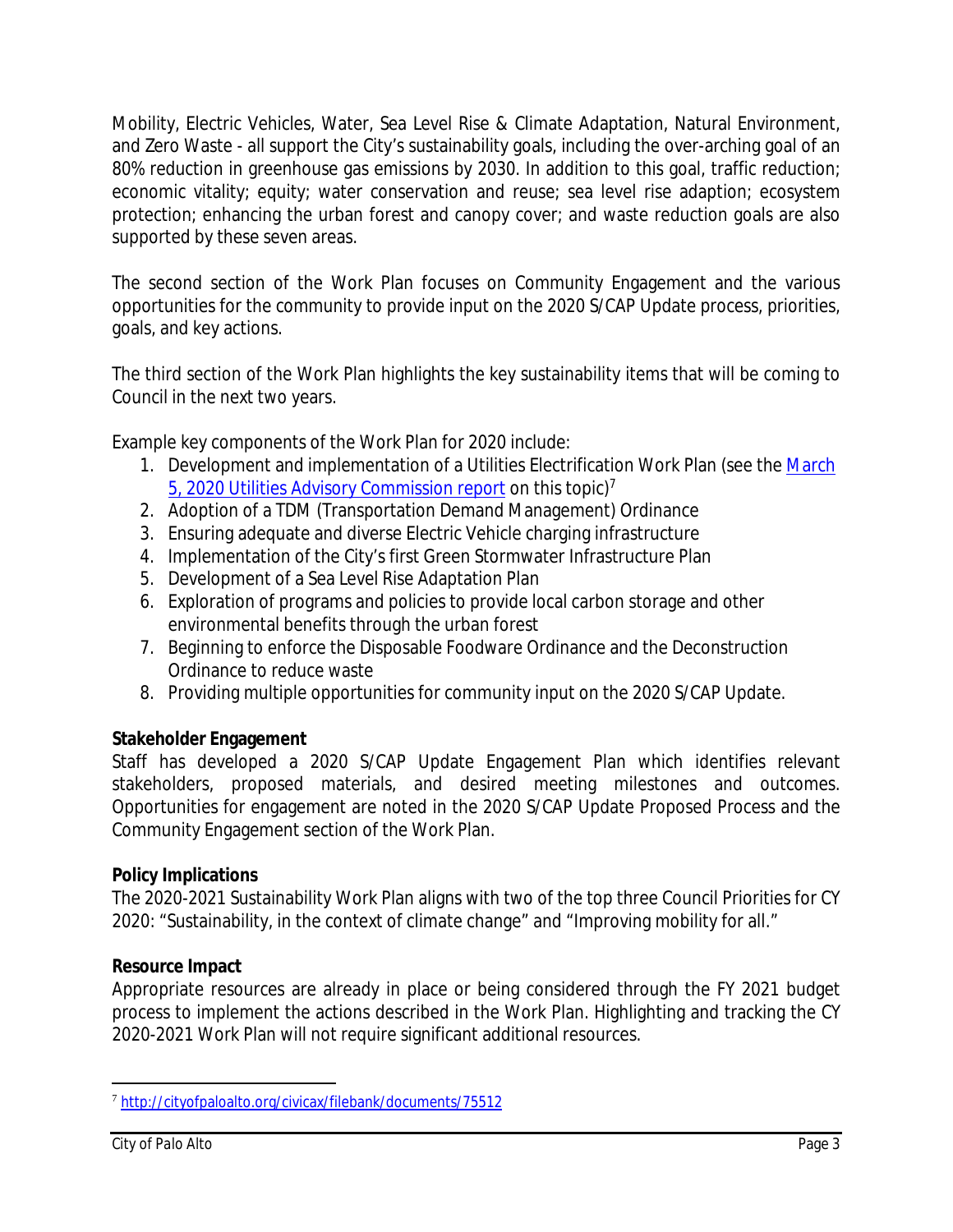#### **Environmental Review**

Acceptance of a work plan does not constitute a project under the California Environmental Quality Act (CEQA). Individual items within the work plan will be evaluated consistent with CEQA prior to approval by the City.

### **Attachments:**

- Attachment A: 2020 SCAP Update Proposed Process
- Attachment B: 2020-2021 Sustainability Workplan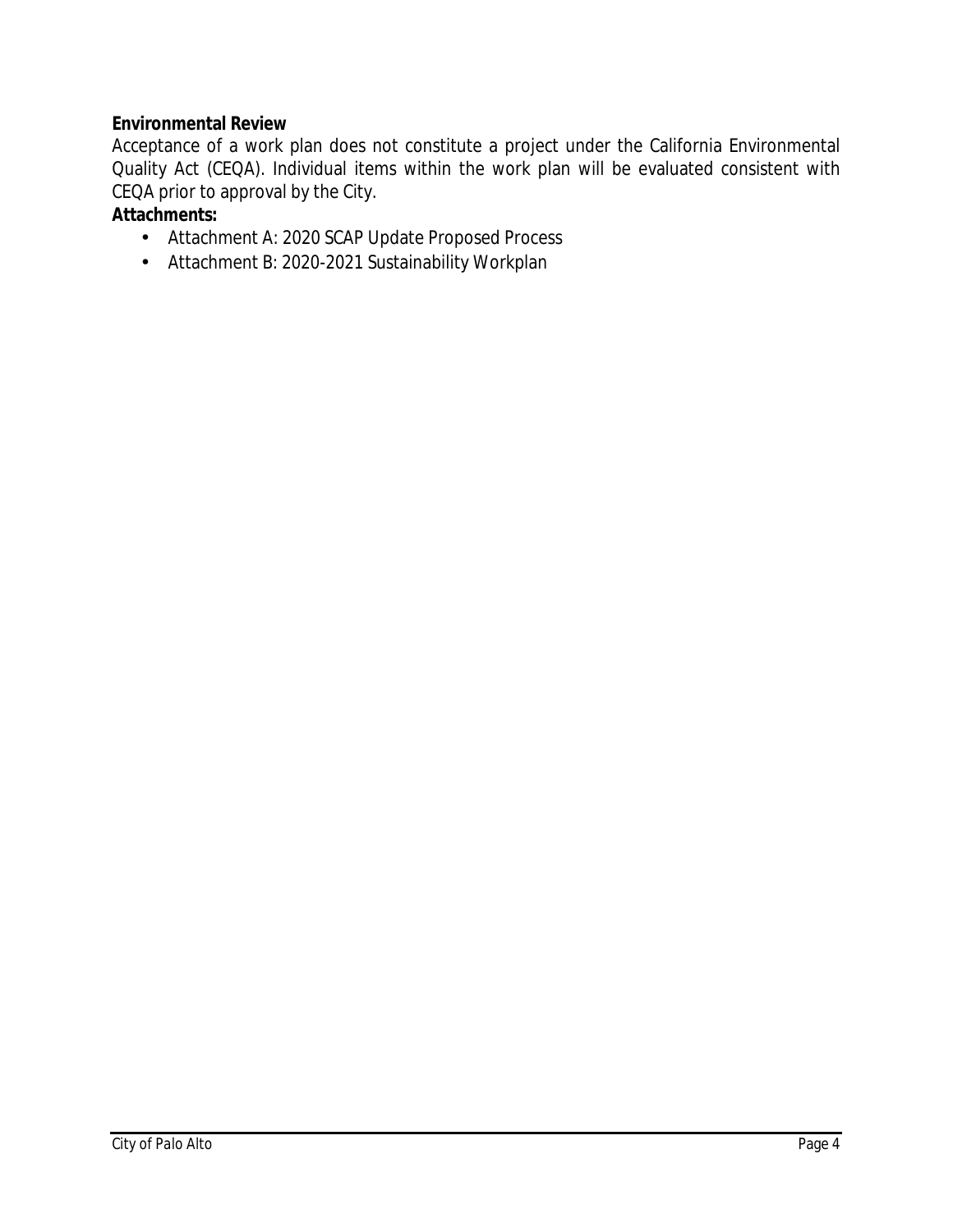# 2020 S/CAP Update Proposed Process

|                              |                                            |                                  | 2020                                                       | 2021                                                         |                                    |                                |                                               |                             |  |
|------------------------------|--------------------------------------------|----------------------------------|------------------------------------------------------------|--------------------------------------------------------------|------------------------------------|--------------------------------|-----------------------------------------------|-----------------------------|--|
|                              | Q1                                         | Q <sub>2</sub>                   |                                                            | Q <sub>3</sub>                                               |                                    | Q <sub>4</sub>                 | Q <sub>1</sub>                                | Q <sub>2</sub>              |  |
| Consultant and<br>Staff Work | 2019<br>Greenhouse<br><b>Gas Inventory</b> |                                  |                                                            | <b>Impact Analysis</b><br>of Goals and<br><b>Key Actions</b> |                                    | <b>Draft 2020</b><br>S/CAP     | Finalize<br>2020 S/CAP                        | <b>Final CEQA</b><br>Report |  |
|                              |                                            |                                  | <b>Draft Goals and Key Actions</b><br>with Community input |                                                              |                                    |                                |                                               | Update                      |  |
| Engagement<br>Community      |                                            | 2020 S/CAP<br>Update<br>Workshop |                                                            |                                                              |                                    | 2020 S/CAP<br>Update<br>Summit |                                               | S/CAP                       |  |
|                              |                                            |                                  | <b>On-going On-Line Community Engagement</b>               |                                                              |                                    | 2020                           |                                               |                             |  |
|                              |                                            |                                  | 2020 S/CAP Update Area-Specific Community Engagement       |                                                              |                                    |                                |                                               |                             |  |
| <b>Meetings</b><br>Council   | Council<br><b>Info</b><br>Report           |                                  |                                                            |                                                              | Council<br><b>Study</b><br>Session |                                | Council<br><b>Adopts</b><br><b>2020 S/CAP</b> | Adopted                     |  |